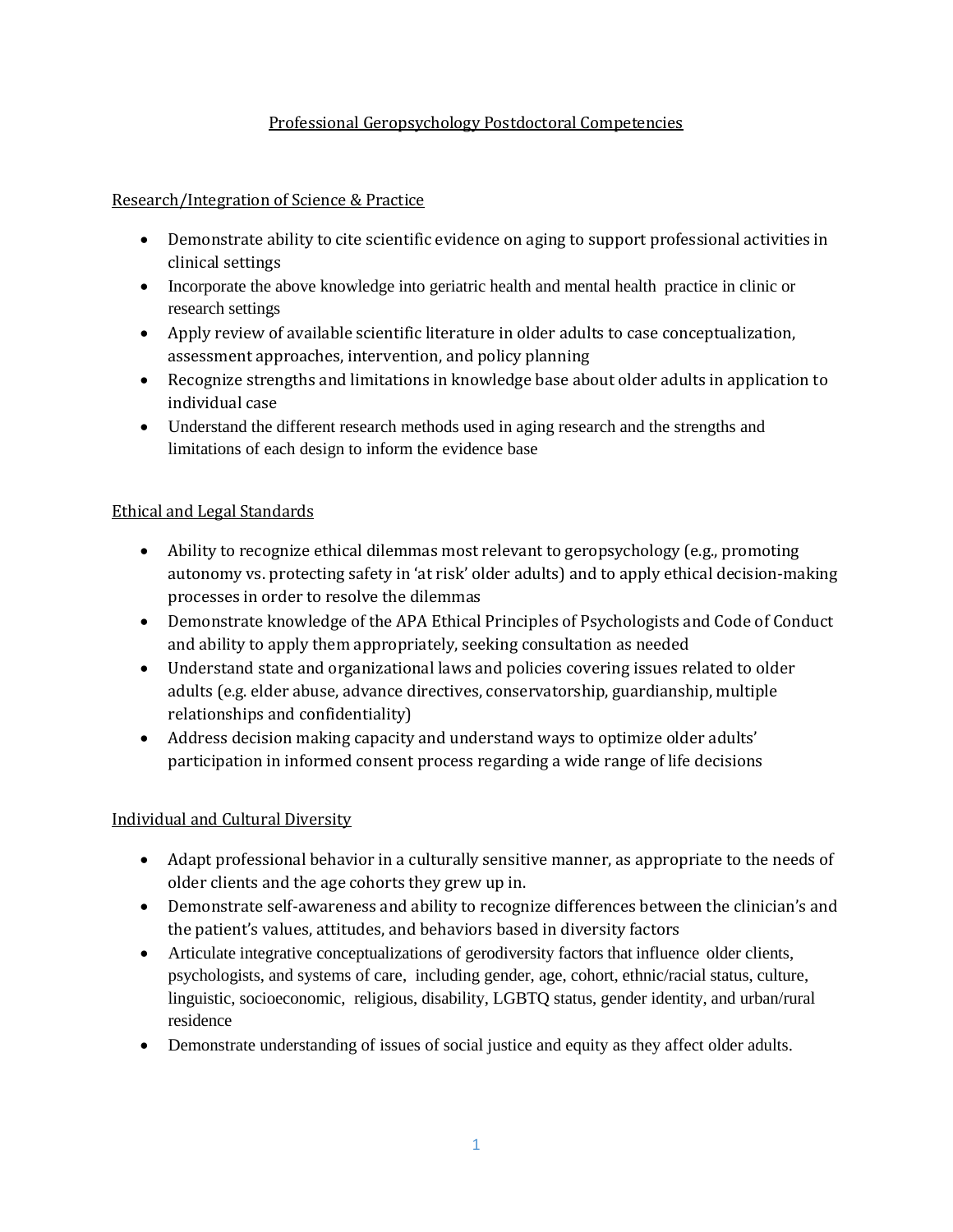#### Professional Values, Attitudes, and Behaviors

- Demonstrate awareness of personal biases, assumptions, stereotypes, and potential discomfort in working with older adults, particularly those of backgrounds divergent from the psychologist
- Engage in activities to maintain and improve performance, well-being, and professional effectiveness with older adults
- Openness and responsiveness to feedback and supervision.

### Communication and Interpersonal skills

- Use rapport and empathy in verbal and nonverbal behaviors to facilitate interactions with older adults, families, and care teams
- Form effective working alliance with wide range of older clients, families, colleagues, and other stakeholders

### **Assessment**

- Conduct differential diagnosis (e.g., dementia versus depression), including consideration of co-morbid medical issues that may influence an older adult's presentation
- Implement multi-method approach to assessing older adults (including cognitive, psychological, personality, functional capacity, and behavioral assessment drawn from selfreport, interviews, observation and assessment methods)
- Integrate knowledge of normal and pathological aging, including age related changes in cognitive abilities, into geropsychological evaluations
- Evaluate older adults' understanding, appreciation, reasoning, and choice abilities with regards to capacity for decision making
- Communicate orally and in written documents the findings and implications of the assessment in an accurate and effective manner sensitive to a range of audiences

# Intervention

- Choose and implement evidence-based treatment for older adults, groups and family/caregivers of clients based on diagnosis, other relevant client characteristics, and settings
- Modify evidence-based interventions to accommodate the unique sensory, cognitive, and cohort variables in older adults.
- Evaluate intervention effectiveness and adapt intervention goals and methods consistent with ongoing evaluation.